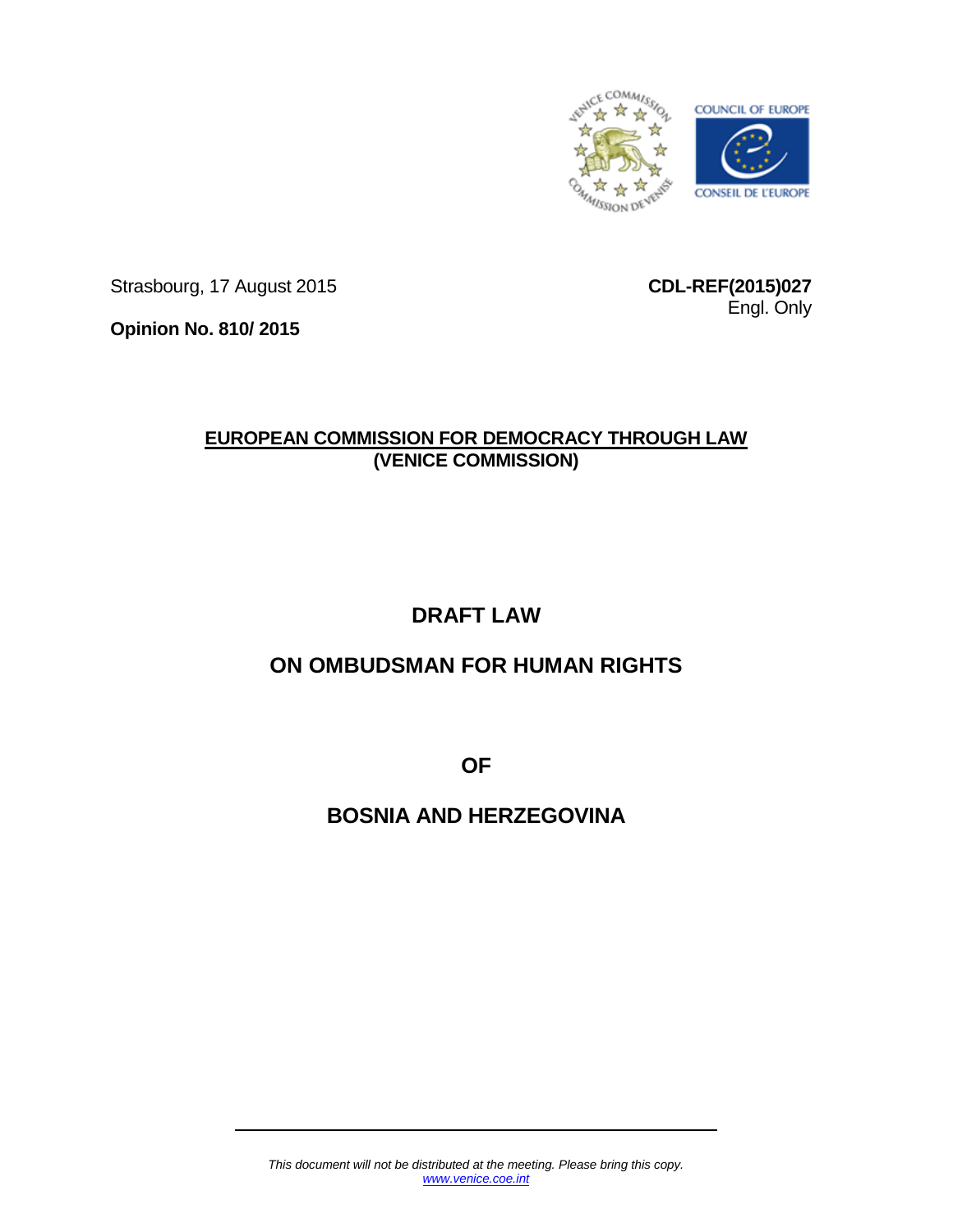2

# **ON OMBUDSMAN FOR HUMAN RIGHTS IN BOSNIA AND HERZEGOVINA<sup>1234</sup>**

## **CHAPTER I - GENERAL PROVISIONS**

## **Article 1 (Subject of the Law)**

(1) The Ombudsman for Human Rights in Bosnia and Herzegovina shall be an independent institution established with the aim of promoting good governance and the rule of law, protection of the rights and freedom of physical and legal entities, as guaranteed by the Constitution of Bosnia and Herzegovina, particularly by Annex I, and laws and international legal acts on human rights and freedoms recognised by BiH.

(2) The Ombudsman for Human Rights BiH shall promote and safeguard human rights and freedoms and in relation thereto monitor the activities of institutions of Bosnia and Herzegovina, its entities and Brčko District, in compliance with the provisions of this Law.

## **Article 2 (Definitions)**

(1) For the purpose of this Law:

a) "Institution" means the Institution of the Ombudsman for Human Rights of Bosnia and Herzegovina;

b) "Ombudsman" means a person appointed to the function of Ombudsman for Human Rights of Bosnia and Herzegovina;

c) "BiH authorities" indicates all institutions, bodies, agencies, and all other public institutions in Bosnia and Herzegovina (state, entity, Brčko District BiH, cantonal and municipal authorities as well as private institutions performing public functions).

## **Article 3 (Seat and organisation)**

(1) The Seat of the Institution shall be in Banja Luka. The Institution of Ombudsman BiH shall have its offices in Mostar, Sarajevo, and Brčko District BiH, and may establish them in other places in BiH as needed.

(2) The Institution shall organise special organisational units for following up discrimination, and particularly for exercising the rights of children, persons with disability, and rights of national, religious and other minorities and the protection of persons deprived of freedom.

 $\overline{\phantom{a}}$ <sup>1</sup> Unofficial translation, done for the Council of Europe Office in Sarajevo

 $^2$  Law on Ombudsman for Human Rights in Bosnia and Herzegovina Official Gazette 19/2002

<sup>3</sup> Law on Amendments to Law on Ombudsman for Human Rights in Bosnia and Herzegovina Official Gazette 32/2006

<sup>4</sup> Law on Amendments to Law on Ombudsman for Human Rights in Bosnia and Herzegovina Official Gazette 35/2004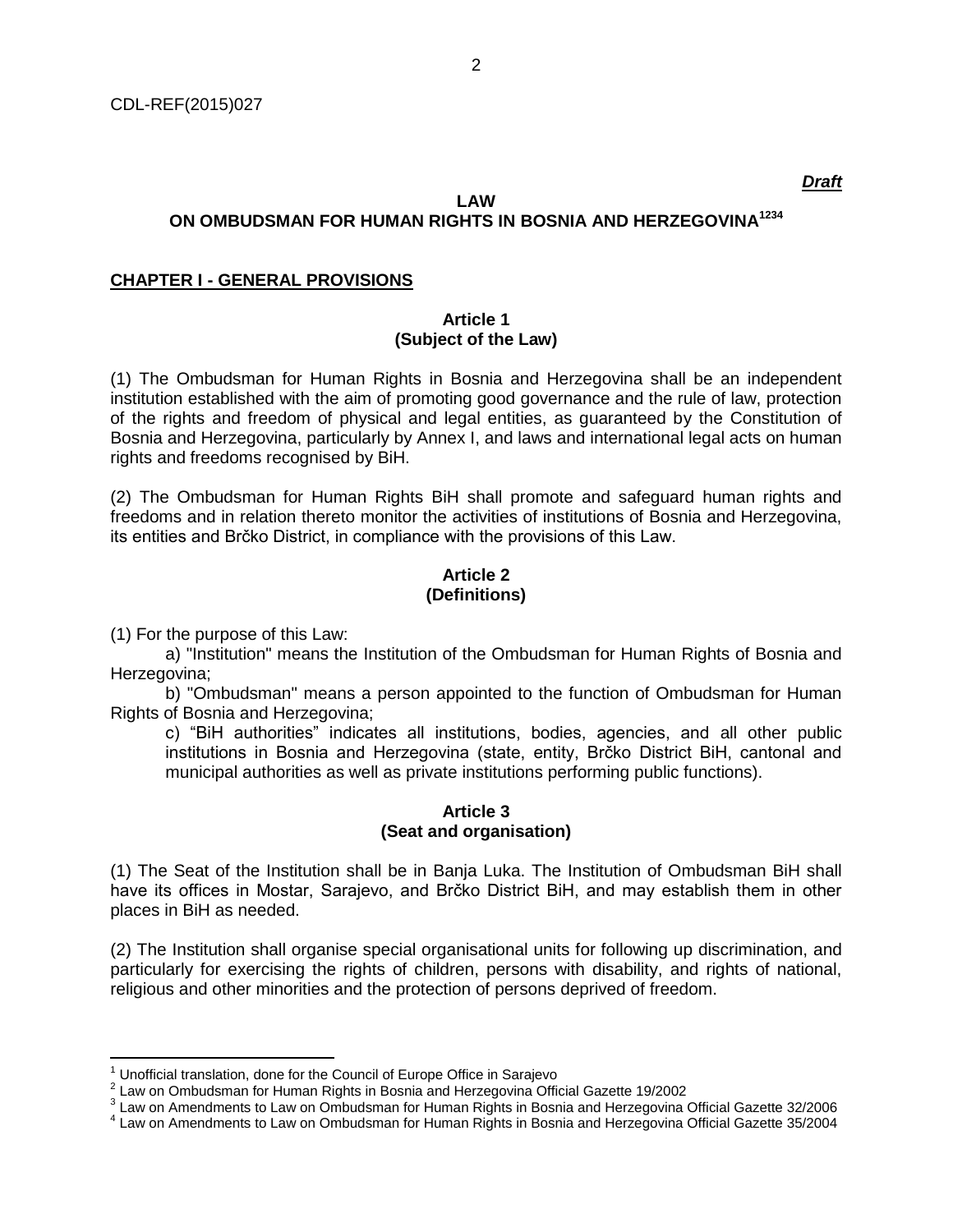(3) The Institution shall stipulate the issues of its organisational units, the seat of the Institution of the Ombudsman BiH and its offices by by-laws.

## **CHAPTER II - POWERS AND JURISDICTIONS**

## **Article 4**

## **(Power)**

(1) The Institution shall consider cases related to any poor functioning or violation of human rights and freedoms committed by any BiH authorities.

(2) The Institution shall act upon receipt of a complaint or *ex officio*.

(3) The Institution may undertake general investigative actions.

(4) The Institution may recommend appropriate individual and/or general measures.

(5) The Institution shall not consider any cases related to decisions, facts, or events that had taken place before 15 December 1995.

## **Article 5**

## (Jurisdiction)

(1) The Institution shall be authorised do conduct investigations upon all complaints on any violation of human rights and freedoms allegedly committed by military authorities.

(2) The Institution shall be authorised to conduct investigations related to any poor functioning of the judicial system or any irregular processing of individual cases, and to recommend appropriate individual or general measures thereof.

(3) Activities of the Institution shall not be discontinued at the time when the legislative body is not in session, because the legislative body has been dissolved or its mandate has expired.

(4) No extraordinary situations shall discontinue the Ombudsman's mandate.

## **Article 6**

## (Powers of the Ombudsman)

(1) The Ombudsman shall not interfere with the decision-making process of courts-of-law; however, it may instigate judicial procedures or intervene during a procedure being conducted, whenever he finds that such an activity is necessary while performing his duties. The Ombudsman may also make recommendations to an authority of BiH that is a party to a proceeding or be consulted by a party to a proceeding.

(2) The Ombudsman may forward cases on alleged violations of human rights to the highest judicial bodies of Bosnia and Herzegovina responsible for the issues of human rights, in compliance with the rules regulating filing a complaint before these authorities, whenever he establishes it is necessary for an efficient performance of his duties.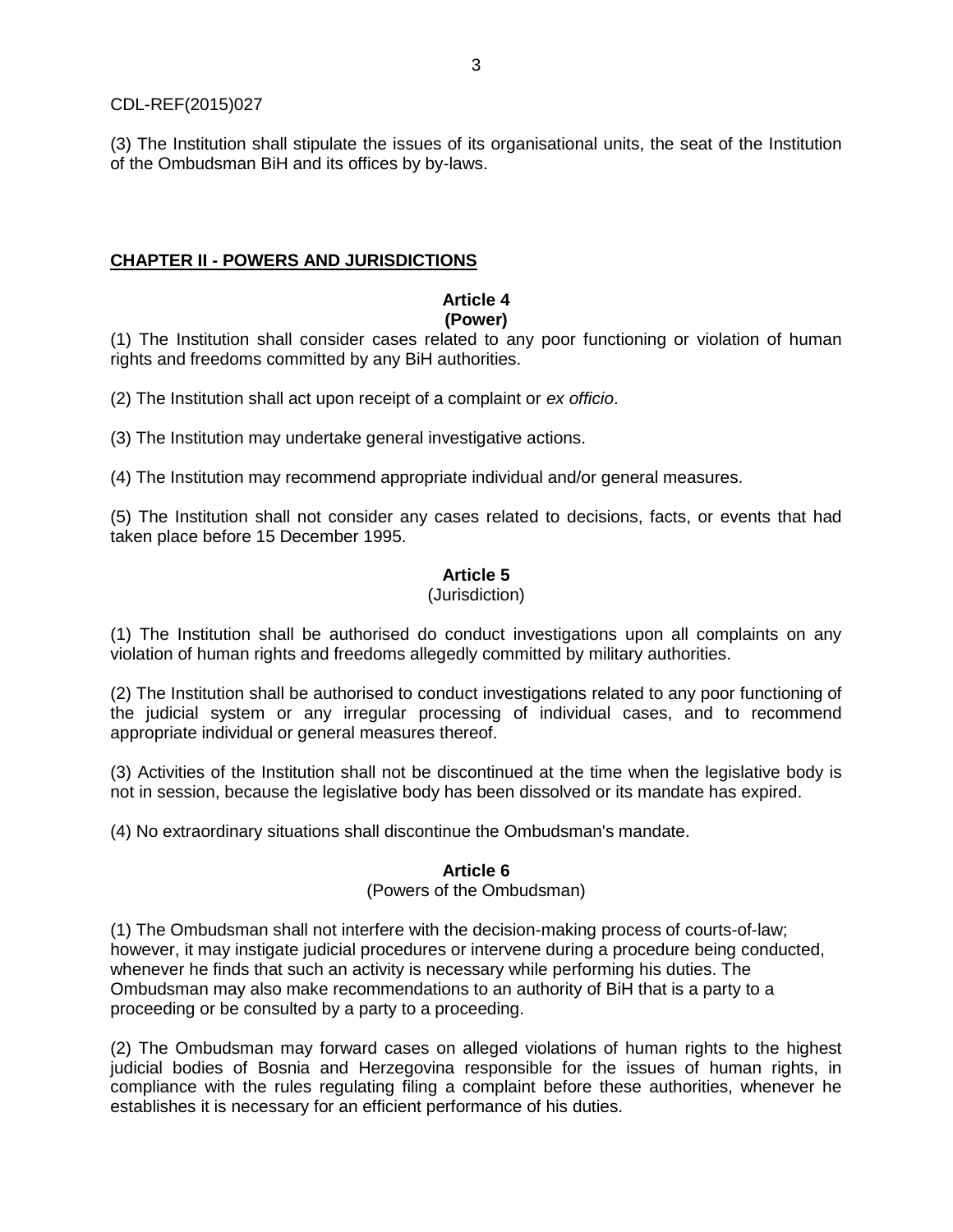## **Article 7**

## (Management and co-operation)

(1) The Ombudsmen shall co-operate in the exercise of their duties. An activity of carrying out an investigation and considering individual complaints or considering issues *ex officio* may be performed individually by each Ombudsman, whereby the assignment of duties among them will not depend on ethnicity criteria of the complainant.

The Ombudsmen shall provide recommendations, resolutions, and reports jointly.

(2) The coordination of tasks in the work of the Institution of the Ombudsman shall be conducted by one of the Ombudsmen for a two-year period, who is the Presiding Ombudsman at the time.

(3) The order of Ombudsmen who co-ordinate the work of the Institution of the Ombudsman shall be established as per the age of the Ombudsmen.

## **Article 8 (Salary of the Ombudsman)**

(1) The Salary of the Ombudsman shall be equal to the salary of a judge of the BiH Constitutional Court.

(2) Salaries of advisors, the Deputies, and other employees of the Institution of the Ombudsman shall be in line with salaries of civil servants and officers employed in the institutions of Bosnia and Herzegovina, in accordance with the approved budgetary funds.

## **CHAPTER III - COMPOSITION, APPOINTMENT, AND TERMINATION**

## **Article 9 (Composition)**

(1) The Parliamentary Assembly of BiH shall appoint four persons to the post of the Ombudsman.

(2) Persons from among the constituent peoples and others may be appointed to the post of the Ombudsman.

(3) Any citizen of Bosnia Herzegovina, who is a graduate lawyer, who has passed the Bar examination, who has at least ten (10) years of experience and distinguished career in the legal profession, who has a demonstrated experience in the field of human rights and freedoms of citizens, moral reputation, and no criminal proceedings are being conducted against them nor they have been convicted for any committed offences in accordance with the Roma Statute or the BiH Criminal Code, and are not party members, may be appointed as an Ombudsman.

## **Article 10 (Appointment procedure)**

(1) A separate, provisional /ad hoc/ commission for nomination of the Ombudsman shall be appointed by the Parliamentary Assembly of BiH.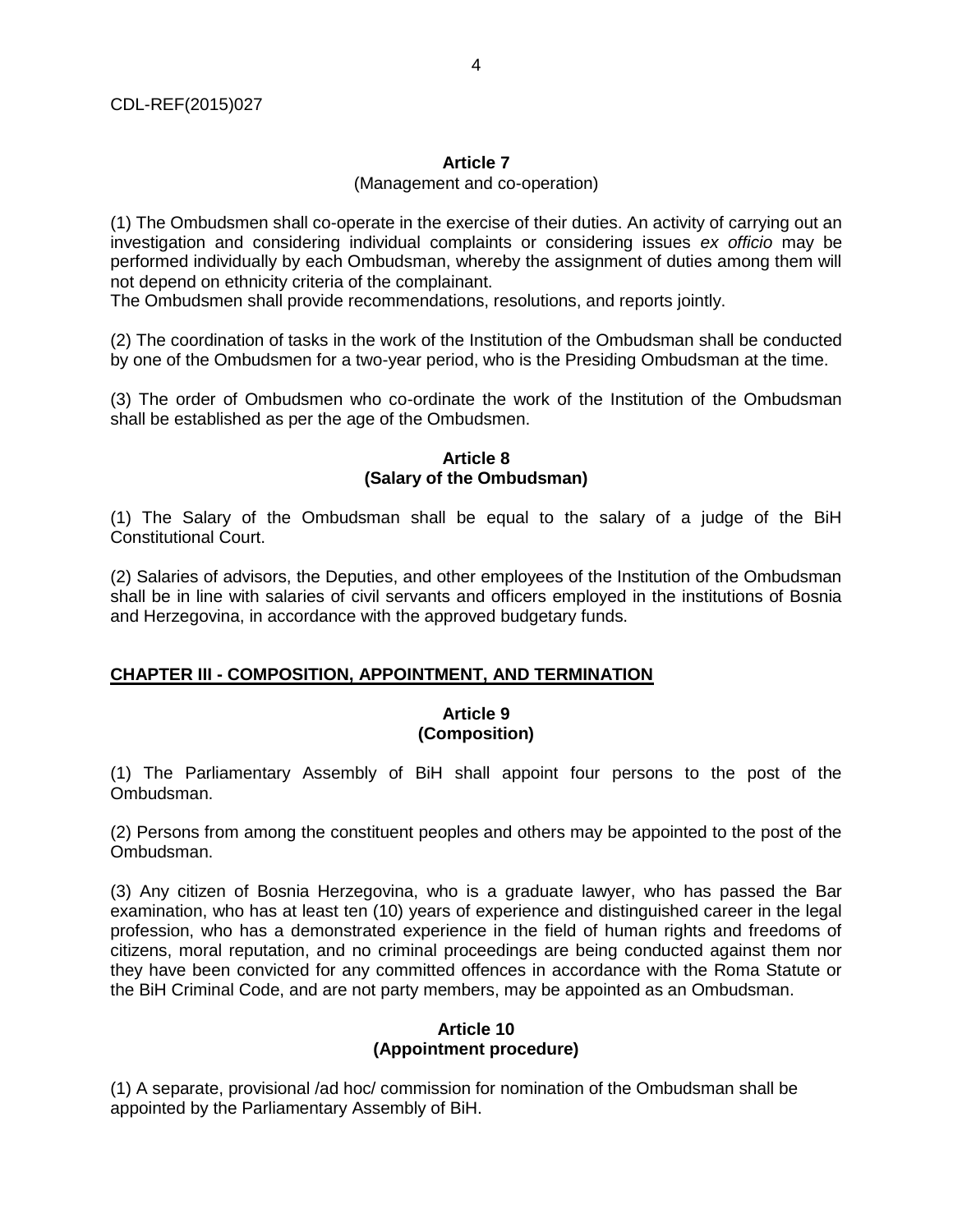(2) The ad hoc commission shall initiate the procedure for nomination of the Ombudsman within a 180 day period before his/her term of office expires at the latest, i.e. within a 30 day period after the Ombudsman's duties cease for other reasons.

(3) The ad hoc commission shall adopt the Rules of Procedure of the commission that regulate a transparent and open process of the selection of the Ombudsman.

(4) The provisional /ad hoc/ commission shall publish an open competition for the posts and, after having carried out consultations with international and non-governmental organisations dealing with the protection of human rights and freedoms, and in line with the pre-defined, objective, relevant, and public criteria for ranking the candidates, make a list of candidates qualified under this Law.

(5) The list of candidates that reflects the ranking of the candidates shall be submitted to the House of Representatives and the House of People of Parliamentary Assembly of Bosnia Herzegovina for further procedure. The Parliamentary Assembly of Bosnia Herzegovina may request that the candidates present their concepts of the work of the Institution of the Ombudsman.

(6) The Parliamentary Assembly of BiH shall appoint the Ombudsmen simultaneously for a six year term. The Ombudsmen shall be appointed and dismissed by the House of Representatives and the House of People of Parliamentary Assembly of BiH by majority vote and in line with the Rules of Procedure of each House thereof.

(7) The appointment of the Ombudsman, in compliance with this Law, shall be carried out in a period not longer than 60 days from the day of submitting the nomination of the ad hoc commission to the House of Representatives and the House of People of Parliamentary Assembly of BiH, and within a 90 day period at the latest from the day the post has become vacant or the Ombudsman has ceased to perform his duty for reasons laid down by this Law.

## **Article 11**

## **(Term, re-election, and performance of duties after the expiration of the term of office)**

(1) The Ombudsmen shall be appointed for a six-year period and may be re-elected.

(2) An Ombudsman who is appointed after the resignation of the Ombudsman or the termination of duties for reasons laid down by this Law, shall serve for the remainder of the term of office and may be re-elected.

(3) The remainder of the term of office referred to in paragraph 2 of this Article may not be shorter than 180 days.

(4) Where the post of the Ombudsman is vacant because the term of office has expired, the Ombudsman whose term of office has expired shall perform his duties on a provisional basis until the appointment provided for in Article 7 has been carried out.

(5) Where the post of the Ombudsman is vacant for other reasons, and not because the term of office has expired, the Ombudsmen who remain at their posts shall perform their duties on a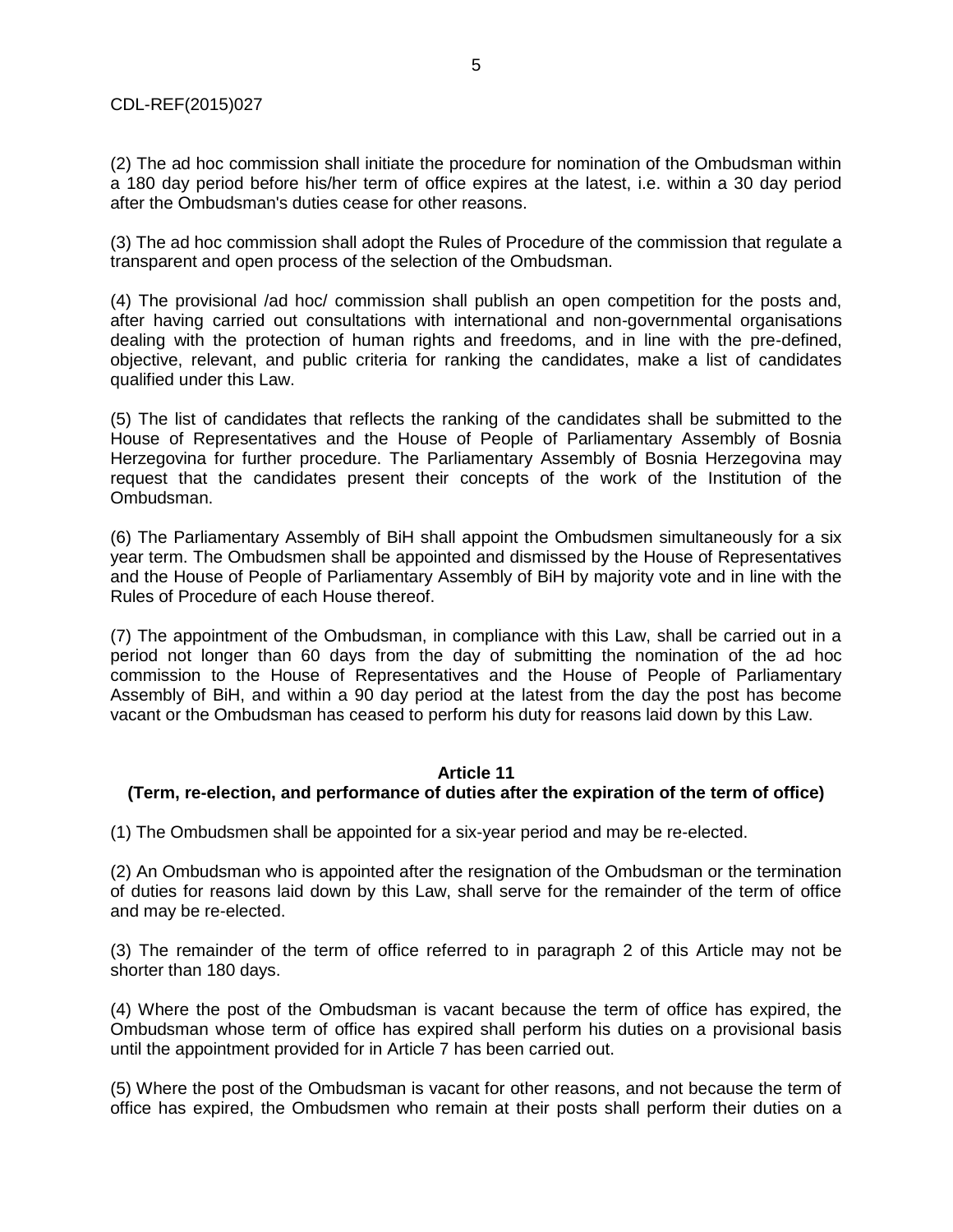provisional basis until the procedure for appointment of a new Ombudsman has been completed.

#### **Article 12 (End of duties of the Ombudsman)**

(1) Duties of the Ombudsmen shall cease for the following reasons:

a) End of his term of office;

b) Resignation;

c) Death;

d) On the basis of a final judgment rendered for the commitment of a criminal offence;

e) If for any reasons he ceases to fulfil the general requirements on the basis of which he was appointed;

f) In the event he is prevented from exercising his duties for health reasons.

(2) In the event where the reasons referred to in points "e" (morality reasons) and "f", the decision on the vacant post shall be made by a two-third majority of the House of Peoples and the House of Representatives of the Parliamentary Assembly of Bosnia Herzegovina, after a discussion and hearing of the concerned Ombudsman thereof.

(3) The vacant post of the Ombudsman shall be announced by the Speaker of the House of Representatives of the Parliamentary Assembly of Bosnia Herzegovina.

(4) The appointment procedure on account of reasons referred to in paragraph 3 of this Article shall be initiated in compliance with the procedure stipulated in Article 7 of this Law.

## **CHAPTER IV - IMMUNITIES AND INCOMPATIBILITIES**

## **Article 13 (Independence in work)**

(1) The Ombudsmen shall be independent and autonomous in their work. The Ombudsmen shall receive no orders. Within the framework of their constitutional and legal authorities, the Ombudsmen shall not be given orders by any authorities of BiH. The Ombudsmen shall act within the framework of constitutional and legal provisions and international legal acts on human rights and freedoms recognised by Bosnia Herzegovina.

The Ombudsmen shall be obliged to adhere to the principles of justice and morality in their work.

## **Article 14 (Immunities)**

(1) The Ombudsman shall not be criminally prosecuted, or subjected to investigation, or arrested or be tried for any opinions he expresses or for any decisions he renders in the exercise of his authorities that are in compliance with his duties.

(2) In any other circumstances, the Ombudsmen may not be arrested or detained, unless in the event of *flagrante delicto* for any criminal offence for which a prison sentence may be rendered.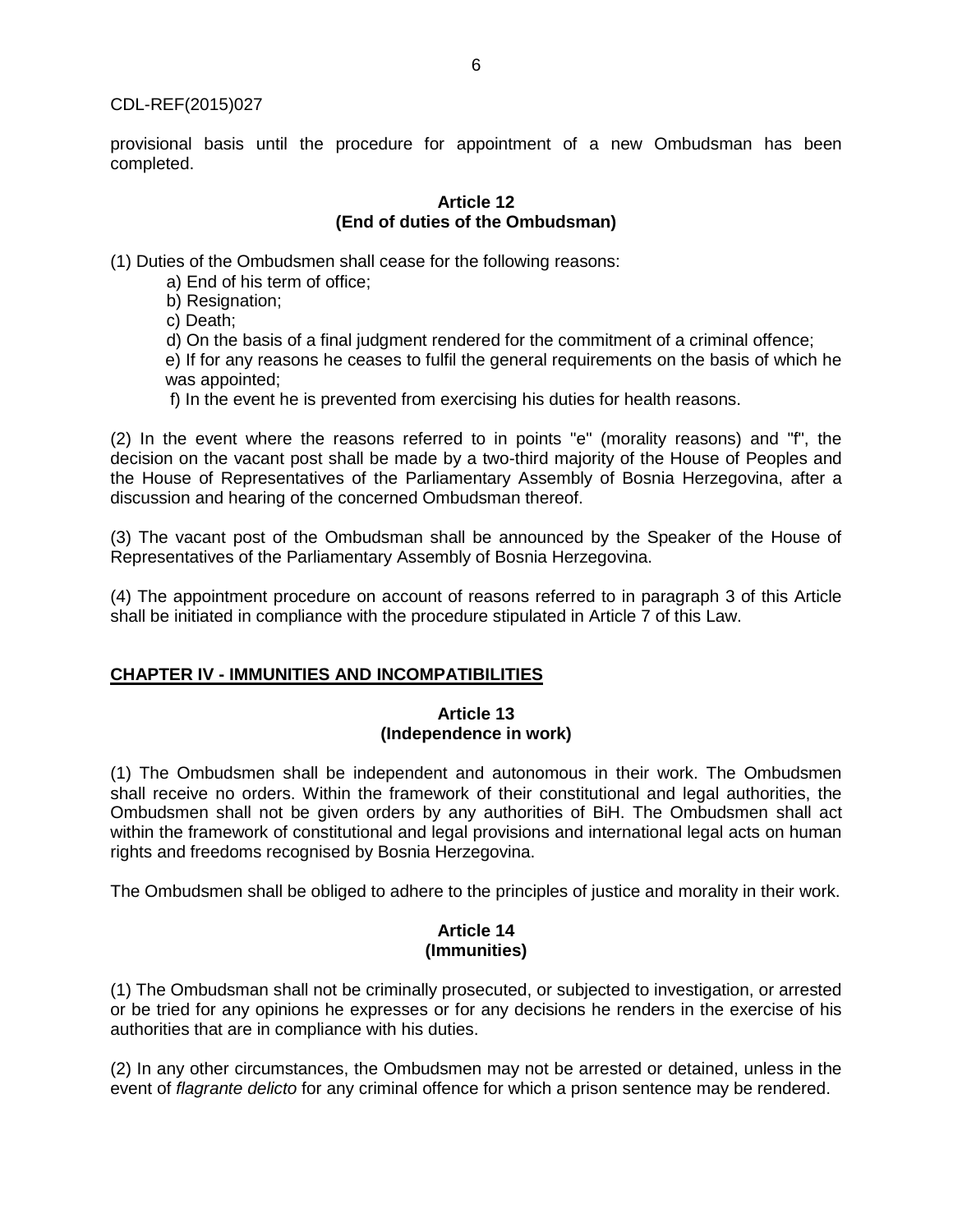(3) The decision on criminal prosecution, detainment, or taking the Ombudsman charged for any criminal offence before court-of-law shall only be made for a criminal offence for which a prison sentence may be rendered and only after both the House of Representatives and the House of Peoples of the Parliamentary Assembly of Bosnia Herzegovina has made a decision thereof accordingly. Solely a court at the level of Bosnia and Herzegovina shall be competent to try him/ her.

(4) Persons at the service of or those appointed by the Institution shall not be prosecuted, subjected to investigation, arrest, detainment, or trial for any action, opinion, or decision taken while performing their duties upon the Ombudsman's instructions. In all other circumstances, whenever the persons at the service of the Institution are arrested, detained, or taken before a court, the Prosecutor's office authorities shall duly inform the Institution immediately thereof.

## **Article 15 (Incompabilities)**

(1) The position of the Ombudsmen shall be incompatible with the exercise of any representative function; any political activity or duty or responsibility for propaganda; the continuation of his service with any BiH authority; membership in any political party or leadership of any political party, union, association, foundation, or religious organisation or work in any of them; with the exercise of duty of a judge; as well as with any activity as an occupation or profession, in economy or employment service.

(2) The Ombudsman who was a servant shall enjoy guarantees of reintegration in the former service after the expiration of his term of office.

(3) The Ombudsman, within a 10 day period after his appointment, and before he undertakes his office, shall leave his post that is potentially incompatible, and if fails to do so, he shall be deemed to have refused the appointment.

(4) Where incompatibility arises after an Ombudsman has undertaken his duties, it is understood that he shall abandon his duties, within the meaning of Article 12, on the date on which the incompatibility arises.

## **CHAPTER V – INVESTIGATIVE ACTIONS PROCEDURE**

## **Aticle 16 (Instigating a procedure)**

(1) Any natural or legal person claiming a legitimate interest may complain to the Institution without any restriction. Nationality, citizenship, residence, gender, juvenility, ethnicity, religion, legal incapacity, imprisonment of any kind, and, in general terms, a special relationship with, or dependence on, any BiH authority may not restrict the right to file a complaint with the Institution.

(2) Complaining to the Institution or its intervention shall not entail any criminal, disciplinary, or other sanctions for the complainant or any disadvantage or discrimination against him/her.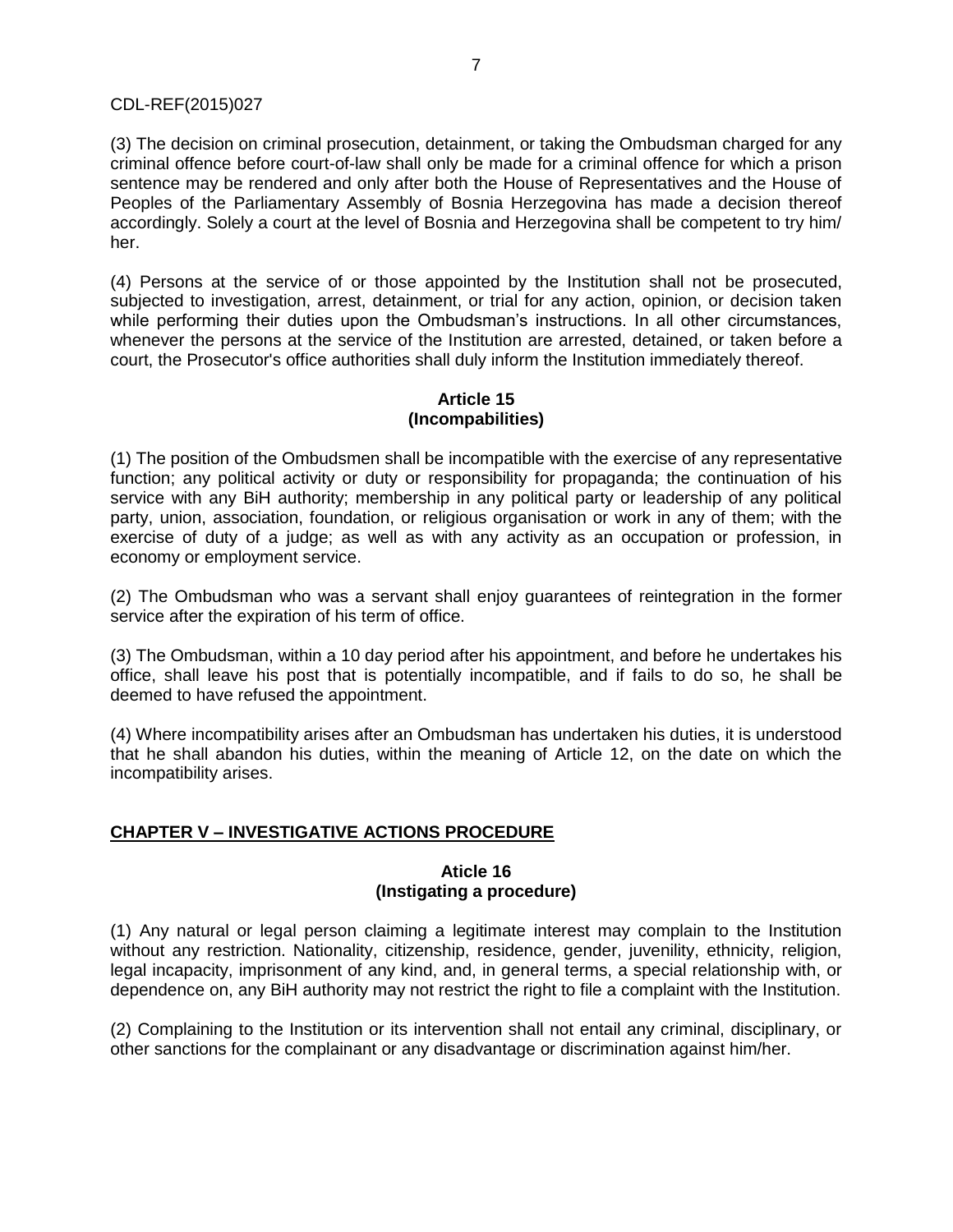## **Article 17 (Form of a complaint)**

(1) Any complaint must be signed and submitted by the person concerned in a document stating his/her grounds for the submission thereof, and written on blank paper. A complaint presented in a less formal manner may be accepted where an Ombudsman finds that circumstances so require.

(2) All the work of the Institution shall be free of charge to the person concerned and does not require the assistance of a counsel or a lawyer.

## **Article 18 (Confidentiality of communication)**

(1) No correspondence addressed to the Ombudsman or to the Institution from places where individuals are held in detention, imprisonment, or custody may be the subject of any kind of censorship, nor may such correspondence be opened.

(2) No conversations between a complainant and the Ombudsman or persons delegated by the Ombudsman may ever be monitored or interfered with.

## **Article 19 (Consideration of a complaint)**

(1) The Institution shall register and acknowledge receipt of the complaints submitted, whether it considers that they should be considered or not. When an Ombudsman decides not to consider a complaint, he shall do so in writing, explaining the grounds and informing the person concerned of the most appropriate means of taking action, if any, leaving it to the complainant to use those means that he considers most suitable.

(2) The Ombudsman may refuse to consider anonymous complaints and complaints which he considers to have been made in bad faith, which are ill founded, which include no claim, which entail damage to the legitimate rights of a third party, or which were filed with the Institution more than 24 months after the facts, events, or decisions complained of.

(3) The decisions of the Ombudsman or the Institution may not be appealed against.

## **Article 20 (Instigating a procedure)**

(1) When the Ombudsman decides that a complaint or a matter considered *ex officio* offers sufficient grounds for investigation, he shall inform the concerned BiH authority on the material elements of the case, so that the person in charge can submit a written statement within the time limit indicated by the Ombudsman.

(2) The Ombudsman may request at any time any document he deems necessary for any investigative actions.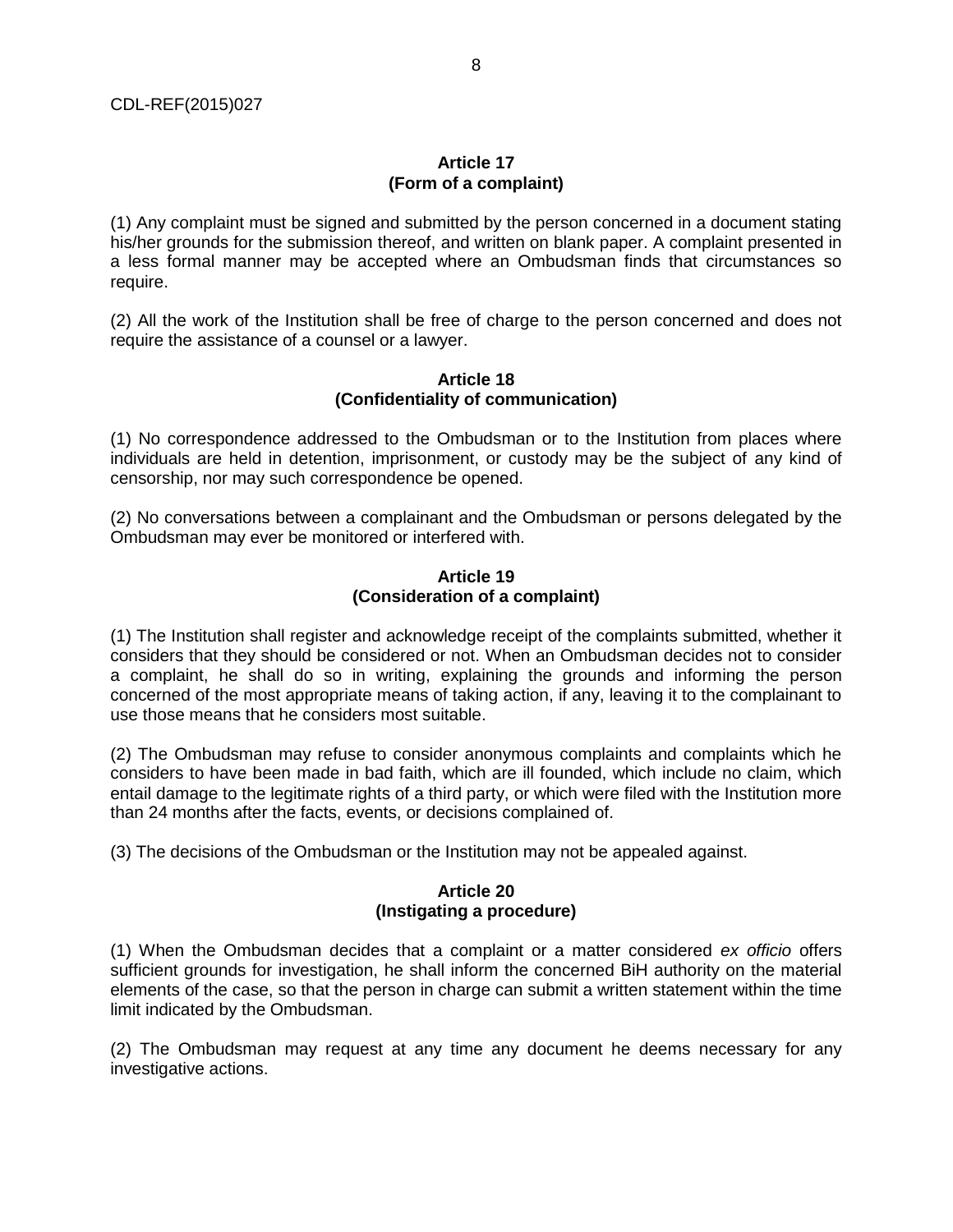#### **Article 21 (Temporary measure)**

(1) Where, during an investigation, an Ombudsman finds that the execution of an administrative decision may result in irreparable damage for the rights of the complainant, he may propose to the competent BiH authority to suspend the execution of the challenged measure within a maximum 10 day period. The authority concerned may refuse to comply with the proposal, explaining, in a written document addressed to the Institution, within a three day period from the receipt of the proposal, and in any case before executing the challenged measure, the reasons thereof, and if it fails to do so, the proposal shall become binding for the authority.

## **CHAPTER VI - OBLIGATION TO CO-OPERATE WITH THE OMBUDSMAN**

## **Article 22 (Ensuring the access)**

(1) BiH authorities shall be obliged to provide the Institution with adequate assistance in its investigations and inspections.

(2) During an investigation, the Ombudsman may present himself at any BiH authority in order to check all the requested information, conduct personal interviews, or study the necessary files and documents.

(3) The Ombudsman may not be denied access to any file or administrative document or to any document related to the activity or service under investigation, without prejudice to the provisions of Article 25 of this Law.

## **Article 23 (Obligation to notify and inform)**

(1) When the case under investigation concerns the conduct of public servants and is connected with the duties they perform, the Institution shall inform the person concerned and his superior or the authority he works for and may also request a written declaration.

(2) The servant concerned shall reply in writing and submit all the documents and evidence which he considers relevant, within the time limit given. Upon request, the time limit may be extended.

(3) The Ombudsman may check the veracity of the elements submitted and propose a hearing of the civil servant involved in order to obtain additional information. A civil servant who refuses such a hearing may be required by the Ombudsman to give a written explanation of the reasons for his/her refusal.

(4) The information or personal evidence provided by a civil servant during an investigation shall be strictly confidential, without prejudice to the provisions of the Criminal Code on the disclosure of acts, which may constitute a criminal offence.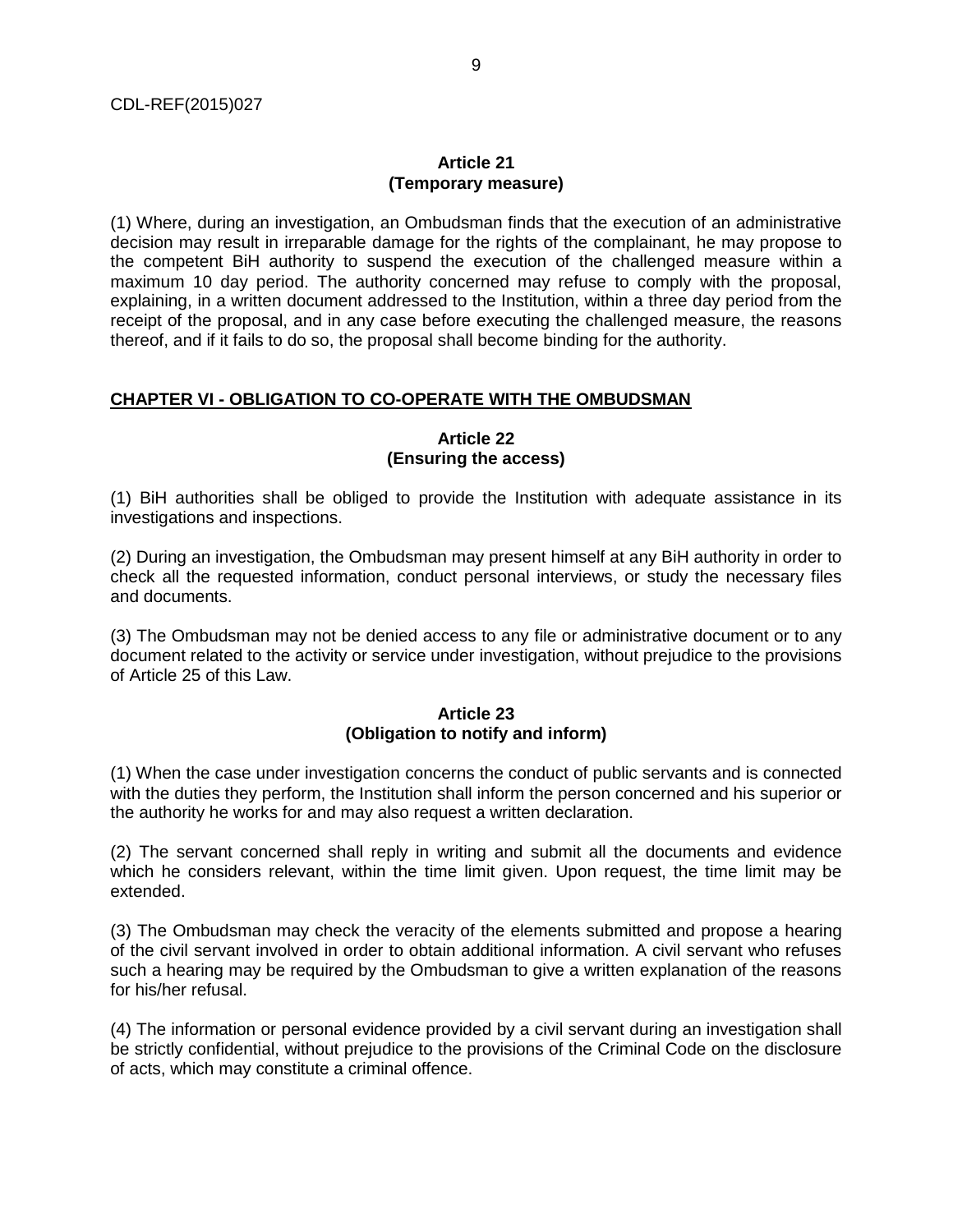#### **Article 24 (Obligation to respond)**

(1) Senior servants or BiH authorities that prohibit any servants subordinate to them or in their service to respond to a request from an Ombudsman or to the hearing scheduled by him, shall declare that they have done so in a writing, stating their grounds thereof. This document shall be communicated to the servant and to the Ombudsman. The Ombudsman shall then approach the said superior in relation to all the operations necessary for the investigation.

## **CHAPTER VII - CONFIDENTIAL AND SECRET DOCUMENTS AND OBLIGATION OF DISCRETION**

#### **Article 25 (Access to confidential and secret documents)**

(1) The Ombudsman may require BiH authorities to hand over any documents he considers necessary to perform his duties, including those classified as confidential or secret in accordance with law. In such cases, the Ombudsman shall apply the requisite discretion in regard thereto and shall not make them available to the public.

(2) Investigations conducted by the Ombudsman and his staff, including procedural measures, shall be conducted with the greatest discretion, without prejudice to the considerations which the Ombudsman finds it appropriate to be included in the reports accordingly. Special protective measures shall be taken in respect of any documents classified as confidential or secret.

(3) Where an Ombudsman believes that a document classified as confidential or secret and not handed over by BiH authorities could be crucial to the proper conduct of the investigation, he shall advise the Presidency of Bosnia and Herzegovina of this fact.

## **CHAPTER VIII - RESPONSIBILITY OF AUTHORITIES AND PUBLIC SERVANTS**

#### **Article 26 (Delivering recommendations)**

(1) When an investigation reveals that an abuse, an arbitrary procedure, discrimination, an error, negligence or an omission complained of was perpetrated by a servant of BiH authorities, the Ombudsman may communicate this finding to the servant concerned. Simultaneously, the Ombudsman shall transmit the same document to the servant's superior and make a recommendation he considers necessary.

## **Article 27 (Acting** *ex officio***)**

(1) When an Ombudsman in the exercise of his duties becomes aware of any conduct or acts which appear to be offences, he may advise the competent prosecuting authority.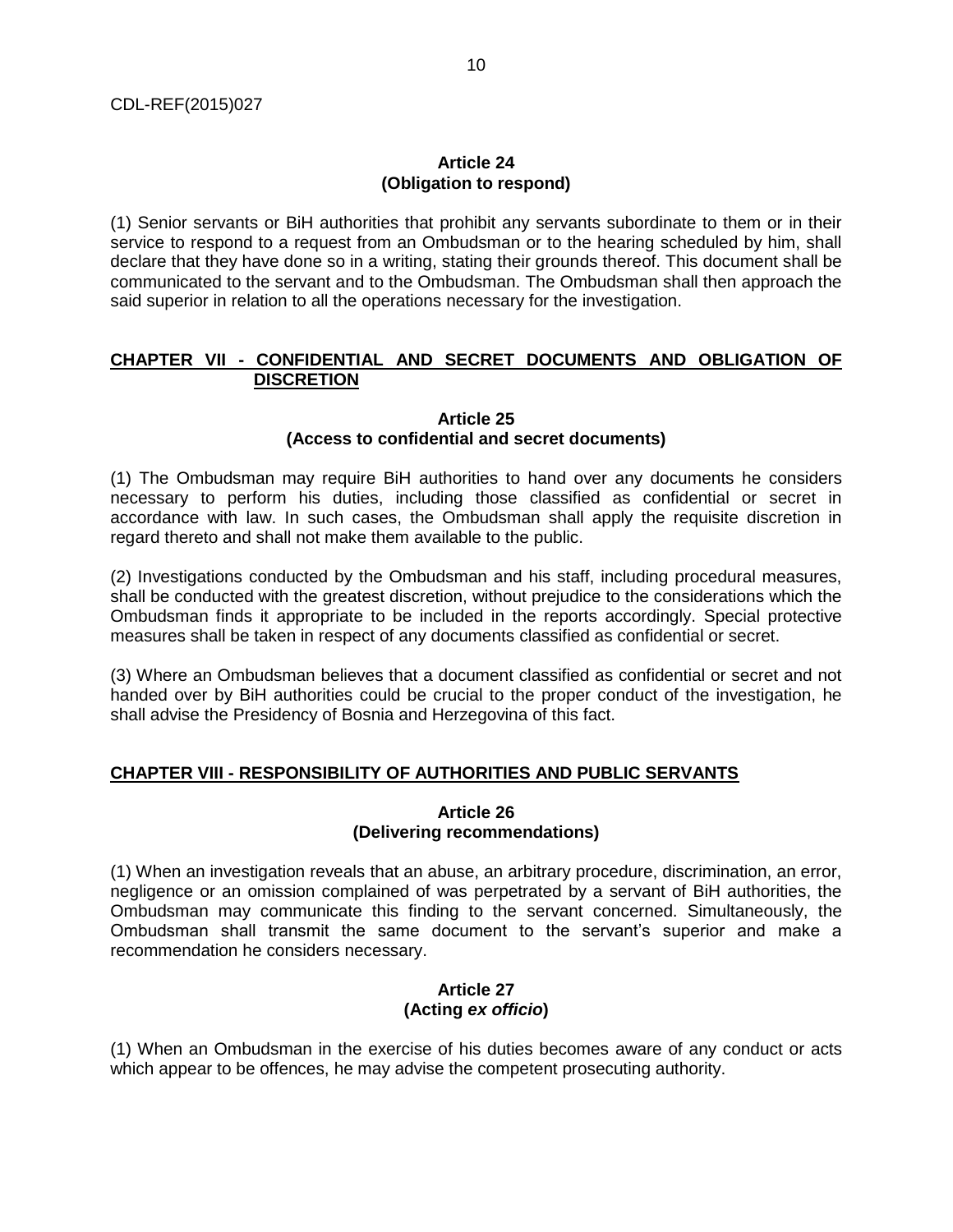## **Article 28 (Obstruction of investigative actions)**

(1) In the situation where an investigation procedure has been obstructed by BiH authorities or their servants, it may be the subject of a special report to be included into a special part of the annual report.

(2) Where an official of a BiH authority impedes an investigation by refusing to send documents required by an Ombudsman, or through negligence in sending such documents or by refusing an Ombudsman access to administrative files or documents necessary to the investigation, the Ombudsman shall send the relevant file to the official's superior or to the competent prosecuting authorities for the appropriate disciplinary or penal action to be taken, in accordance with the law.

(3) Where the competent BiH authority fails to take action, the Ombudsman may, in substitution for this authority, institute disciplinary proceedings against the official responsible or, where appropriate, bring the case before a criminal court.

## **CHAPTER IX- RECOMMENDATIONS**

#### **Article 29 (Giving/acting upon recommendations)**

(1) The Ombudsman may give recommendations to the authorities with a view to the adoption of new measures.

(2) BiH authorities that receive such recommendations are obliged to reply in writing and to inform the Ombudsman of the effect given to the recommendations within a period indicated by the Ombudsman.

(3) If, once recommendations have been made, the authority concerned does not take appropriate measures within the time indicated by the Ombudsman, or if it does not inform the Ombudsman of the reasons for not doing so, the Ombudsman may draw the attention of the Minister responsible for the authority concerned, or of the highest authority of the authority concerned, to the course of the case and the recommendations made.

(4) Should the Ombudsman, following this, obtain no satisfaction in a case in which he considers that it would have been possible to find a positive solution, the matter should be included in the annual report or in a special report, mentioning the names of the authorities or servants who have taken this attitude.

(5) The Ombudsmen has no jurisdiction to amend or annul government measures or orders, but may propose the amendment of the criteria used in their adoption.

(6) When, following the consideration of a case, the Ombudsman finds that the manner in which a rule is implemented leads to unfair results, he may address the competent authority with any recommendation that may lead to a fair solution to the situation of the concerned individual.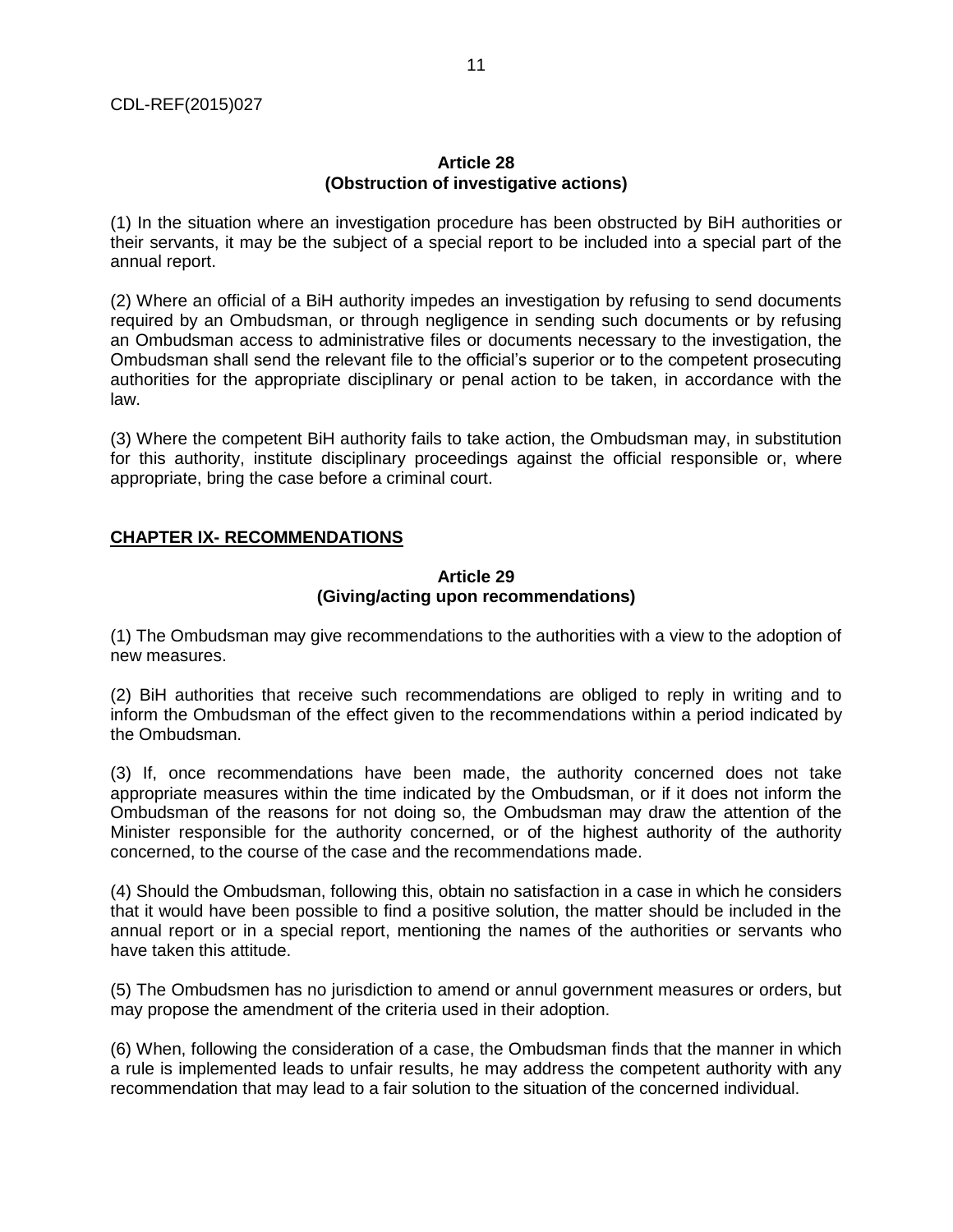The Ombudsman may propose to the competent authority the measures likely to remedy the complainant's situation, including payment of damages, and may propose such amendments to laws and regulations he finds appropriate in the Institution's annual or special report.

(8) If the activities complained of have been carried out through the services provided by private persons under a public service concession, the Ombudsman may ask the competent administrative authorities to exercise their powers of inspection and sanctioning.

## **CHAPTER X - NOTIFICATION AND PUBLICITY OF RECOMMENDATIONS AND CO-OPERATION WITH NGOs**

#### **Article 30 (Notification and publicity of recommendations)**

(1) The Ombudsman shall inform the person concerned of the result of his investigations and activities and of the reply given by the authority concerned, unless the reply, by its nature, is to be considered as confidential or secret.

(2) The Ombudsman shall communicate the positive or negative findings of the investigations to the authority, official, or administrative department concerned.

(3) The Institution may decide to publish its general recommendations in the BiH Official Gazette.

(4) All other recommendations of the Ombudsman or of the Institution shall be accessible to the public, except in cases in which they relate to matters which are confidential or secret, or where the complainant has expressly requested that his/her name and the circumstances of the complaint should not be revealed.

## **Article 31 (Co-operation with NGOs)**

(1) In the area of the promotion of human rights and freedoms, the Institution of the Ombudsman shall conduct investigations and analyses, actively promote education on human rights and on raising awareness programmes at various levels, promote and maintain co-operation with civil society organisations, international organisations and scientific and research institutions, and promote harmonisation of laws with international and European standards as well as their consistent application.

(2) Recognising the role of civil society in the protection of human rights, the Institution of the Ombudsman shall establish co-operation with non-governmental organisations based on the principles of transparency, openness and partnership. To this end, the Ombudsmen shall make a platform and annual action plan for co-operation with non-governmental organisations.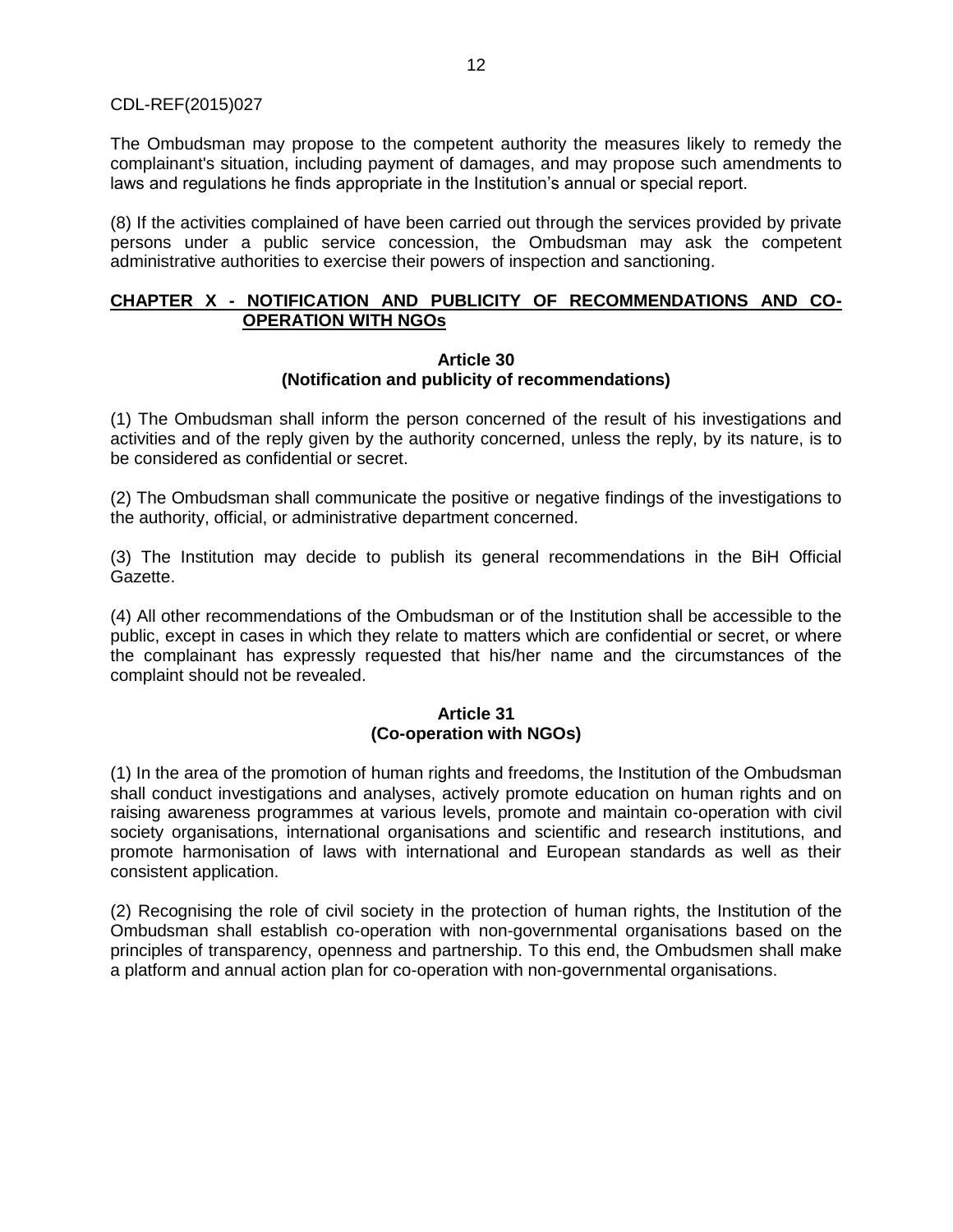## **CHAPTER XI - REPORTS**

## **Article 32 (Obligation of reporting)**

(1) The Institution of the Ombudsman shall prepare a general annual report on its work and findings on the respect of human rights and fundamental freedoms in Bosnia Herzegovina for the previous year and this by 30 May of the current year at the latest.

(2) The Institution shall submit the annual report to the Presidency of Bosnia and Herzegovina, the House of Representatives of Bosnia and Herzegovina and the House of Peoples of Bosnia and Herzegovina, to the Parliament of the Federation of Bosnia Herzegovina and the National Assembly of the Republic of Srpska.

(4) Where the public significance or urgency of the facts so require, the Institution may submit a special report.

(5) Annual reports and any special reports shall be published.

#### **Article 33 (Contents of the annual report)**

(1) An annual report shall include the findings on the level of respect of human rights and fundamental freedoms and the legal security of citizens of Bosnia Herzegovina; a description of the basic issues; a statistical review of the received and processed applications; a description of typical individual cases of violations or misadministration; recommendations for improvement of citizens' status in relation to administrative authorities, and a report on other activities of the Institution of the Ombudsman.

(2) The report shall contain no personal data enabling the persons involved in the investigation procedure to be publicly identified.

3. The report shall also contain an appendix intended for the Presidency of Bosnia and Herzegovina, which shall show the expenditure of the institution's budget during the period covered.

## **CHAPTER XII - RULES AND PROCEDURES**

## **Article 34 (By-laws)**

1. The Institution of the Ombudsman shall enact by-laws that will stipulate, in compliance with this Law, the rules of procedure for treating cases and applicants, the rules on structure and job descriptions, the rules on salaries, the rules on labour relations and disciplinary responsibility and other by-laws, as applicable.

2. The Ombudsman shall enact the Rules on Structure and Job Descriptions within one month after the appointment.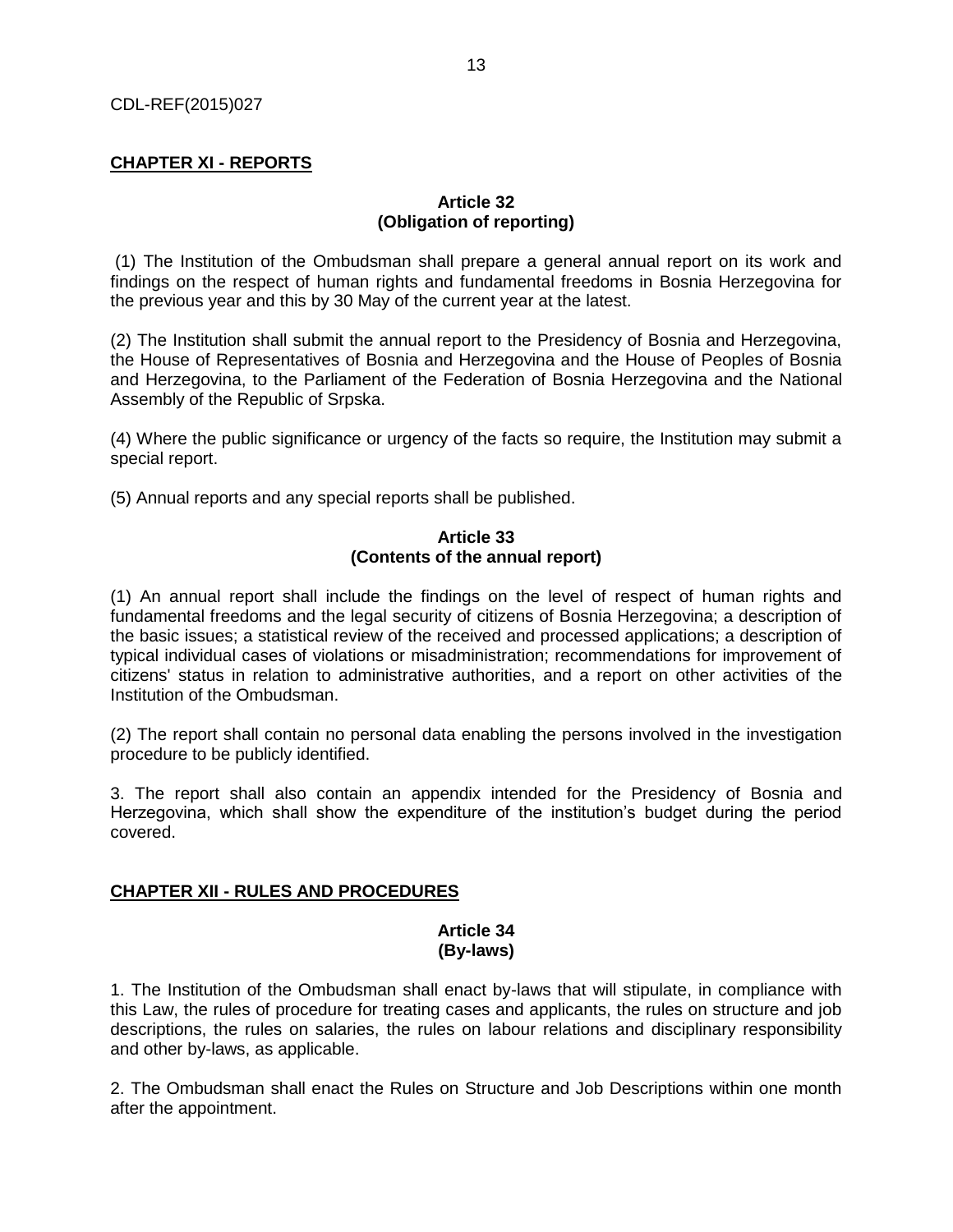## **CHAPTER XIII- EMPLOYMENT AND LEGAL STATUS OF THE STAFF OF THE INSTITUTION**

## **Article 35 (Employment)**

(1) Employment of the staff with the Institution of the Ombudsman shall be conducted through an open competition for the posts, in compliance with the Law on Labour of Bosnia Herzegovina and which is regulated with the act on structure and job descriptions of the Institution.

(2) The Institution advisors shall be automatically dismissed when three new Ombudsmen, appointed by the House of Representatives of Bosnia and Herzegovina and the House of Peoples of Bosnia and Herzegovina in accordance with Article 10 of this Law, take up their respective duties. These advisors may be re-appointed.

(3) The advisors who come from the Institution of the Ombudsman shall enjoy the guarantees of reintegration with the Institution of the Ombudsman or any other posts in public service in BiH authorities.

## **CHAPTER XIV- FUNDING OF THE INSTITUTION**

## **Article 36 (Funding)**

(1) The Presiding Ombudsman, in compliance with the Law on Financing the Institutions of BiH, shall draw up the annual budget draft proposal and submit it to the competent commission for adoption thereof.

(2) After the approval of the competent parliamentary commission has been granted, in compliance with the Law on Financing the Institutions of BiH, the Ombudsman shall submit a request to the Ministry of Finance and Treasury of BiH to make the budget of the Institution of the Ombudsman an integral part of the budget of the Institutions of BiH.

(3) The Ministry of Finance and Treasury of BiH, the Council of Ministers of BiH, the Presidency of BiH may give opinion on the draft budget of the Institution of the Ombudsman, having no option to amend the draft budget that has been already approved by the parliamentary commission, unless the draft budget is in contravention of the liabilities or limitations of spending in line with international agreements or if the draft budget causes imbalance within the budget whereby such an imbalance would cause the reduction of the draft budget of some other budgetary beneficiary, or when the draft budget is not in line with the provisions of the Law on Fiscal Council of BiH.